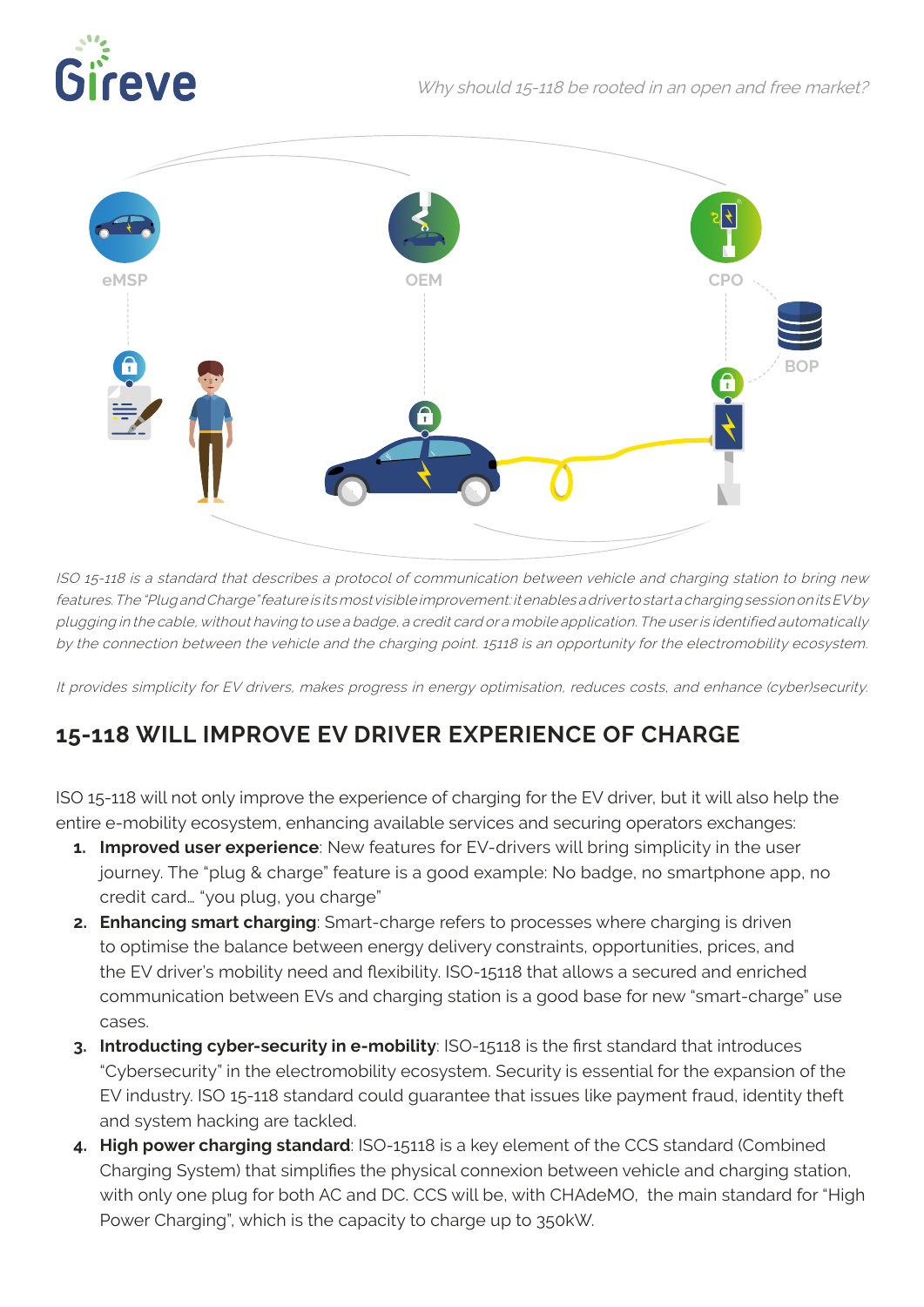

The ISO-15118 standard is based on certificates and requires a clear policy. This communication is supposed to take place in a given context: first, the charging station must be connected to a CPO back-end system (BOP) and be authenticated by certificates. Vehicles must also be authenticated by certificates. Those vehicle certificates are delivered by Car-Makers and must be accessible and trusted by Mobility-Operators. For "plug & charge" features, the user must have a valid subscription to an eMSP offer, described in a certificate. These certificates are delivered by e-Mobility Operators (eMSP) and must be accessible and trusted by Charging-Points-Operators and by Car-Makers. The certificates must circulate between actors. This circulation process is usually called "pool mechanism".

## **15118 SHOULD BE ESTABLISHED IN AN OPEN, FREE, ROBUST AND FAIR MARKET**

Since the actors systems authentication and security is based on certificates, actors have to agree on **WHO** are the trusty certificates providers (the "Root Certificates Authorities") and **HOW** they have to provide certificates. This implies an agreement on a common set of basic rules (market rules) and requirements (Certificate policies).

The 15118 standard needs some contextual elements among which a well-governed "cyber security environment". GIREVE is working on establishing a robust governance with one main goal: the electro-mobility industry must be rooted in an open, free, robust and fair market. It means:

### **NO MONOPOLY**

Nurture healthy competition, limit the impact of actor exit (bankruptcy, security breach etc.) on the global scale

### **HIGH SECURITY**

Payment security and fraud prevention. Protection against cyber attacks

# **COST REDUCTION**

Reduce operating costs for the benefit of EV-Drivers

## **GIREVE'S 15118-RELATED PROJECTS WITH PARTNERS**



"Recommendation on communication security for roaming electric vehicle charging PKI architectures related to ISO 15118 charging station-vehicle communication standard"



PKI symposium & PKI roundtable (2019), pilot and prototyping action plan to compare different architectures on which to set up a multi-certificate authorities organisation.



Management of the working group "Authentication and security" that includes the 15118 cyber security topics.



CharIn task Force" that aims to define a certificate policy, at least for 15118.